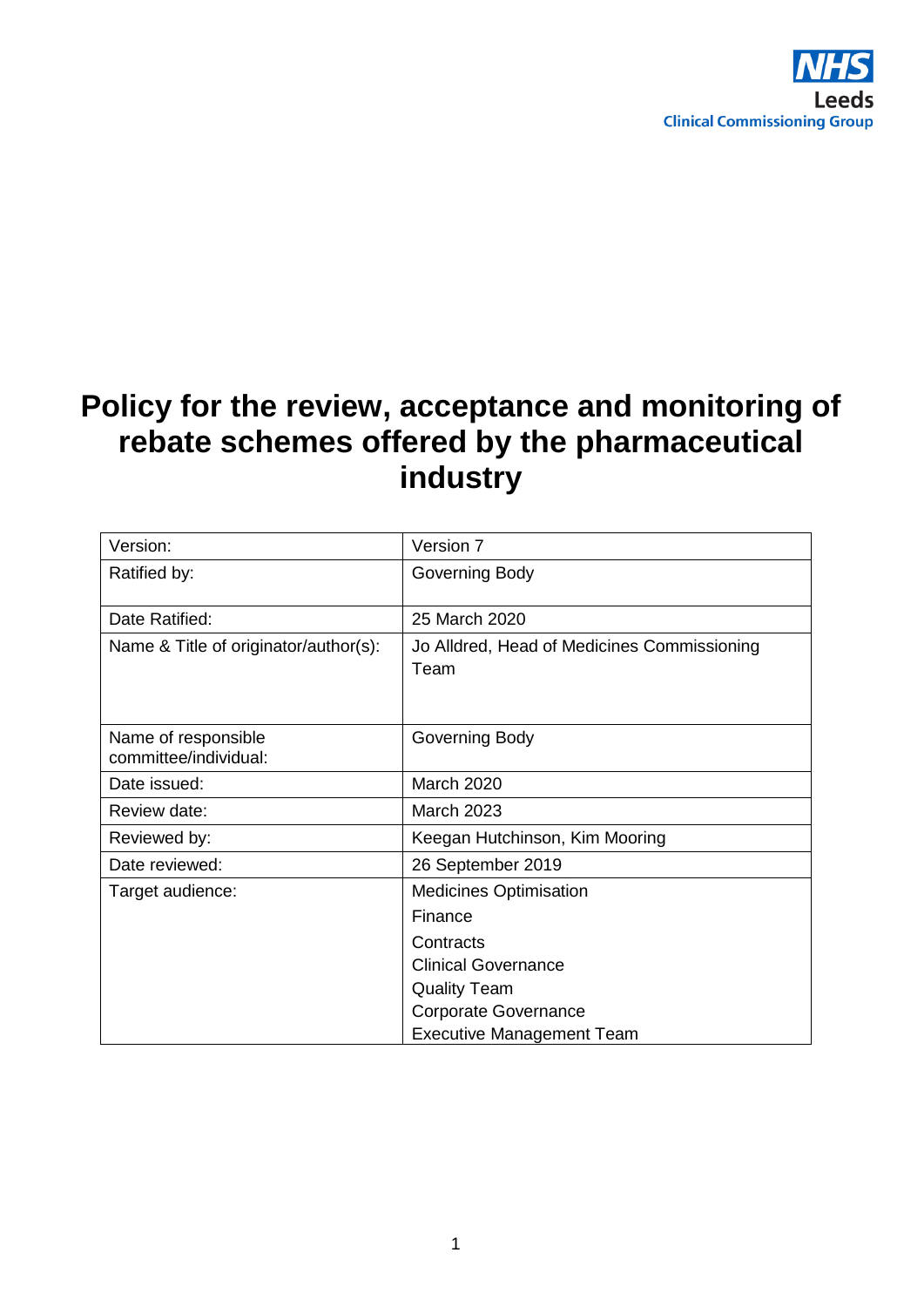#### **1. Introduction**

The voluntary scheme for branded medicines pricing and access (Voluntary Scheme) came into force on 1 January 2019, following expiry of the Pharmaceutical Price Regulation Scheme 2014 (2014 PPRS). The parties to the Voluntary Scheme are:

• the Department of Health and Social Care (Department), acting on behalf of the UK Government and the governments of Scotland, Wales and Northern Ireland;

• NHS England, legally referred to as the National Health Service Commissioning Board (NHS England);

• The Association of the British Pharmaceutical Industry (ABPI); and

• Manufacturers or suppliers of Branded Health Service Medicines that have joined the Voluntary Scheme (Scheme Members)

The Department of Health and Social Care (representing the UK Government, and the governments of Scotland, Wales and Northern Ireland), NHS England and the Association of the British Pharmaceutical Industry recognise the importance of collaboration between the public and private sectors in delivering improved health gains from medicines in the national health service across the United Kingdom (NHS), and in supporting the pharmaceutical industry in the United Kingdom so that it can continue to innovate now and in the future.

A number of manufacturers have established 'rebate schemes' for drugs used in primary care to support the NHS Quality, Innovation, Productivity and Prevention (QIPP) agenda. The NHS is charged the Drug Tariff price for primary care prescriptions dispensed; then the manufacturer provides a rebate to the primary care organisation based on an agreed discount price and verified by ePACT data.

Primary care rebate schemes (PCRS) are contractual arrangements offered by pharmaceutical companies, or third party companies, which offer financial rebates on GP prescribing expenditure for particular branded medication. These schemes usually reimburse organisations retrospectively with an agreed percentage discount of the total amount of a particular branded medication prescribed and dispensed. PCRS, underpinned by robust assessment and governance procedures, can lead to significant cost savings. This policy describes how NHS Leeds CCG will adopt and implement good practice recommendations to ensure a clear and transparent process for the review, acceptance and monitoring of PCRS.

Some schemes are straight discounts and are not volume based, whilst others have varying discount rates available dependent upon the volume of drug prescribed. The discount schemes are confidential to the NHS enabling manufacturers to maintain a higher price in global markets.

#### **2. Purpose and scope**

This policy is designed to ensure that any PCRS that are adopted deliver financial benefits to the CCG and:

- are in the best interests of patients
- do not adversely influence prescribing behaviour
- do not adversely affect other parts of the local health community

The NHS faces a significant challenge in achieving efficiency savings. PCRS can contribute to reduce primary care prescribing costs which can be re-invested into service development and quality improvement work or off set against the prescribing budget. It has been reported that at least 30% of CCGs accept PCRS, with potential savings of up to £100,000 in some localities.

Pharmaceutical companies offer PCRS for a number of reasons:

- Pharmaceutical prices are often set by the European office of multinational companies.
- Reference pricing advertised prices in the UK may affect prices in other countries.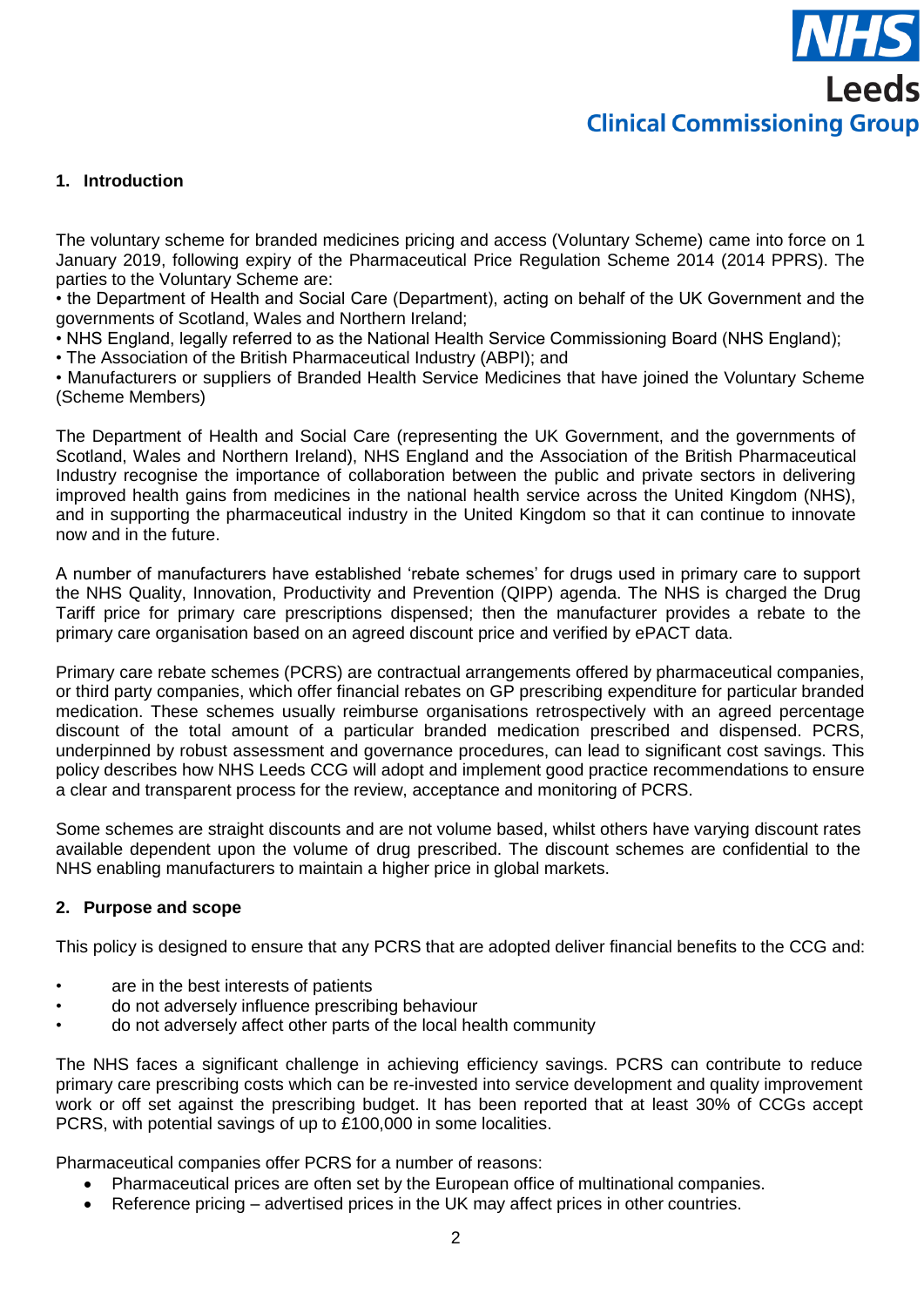# **Leeds Clinical Commissioning Group**

- This may mean that a price set centrally is not competitive in the UK.
- To manage this through competition law, companies have the option to discount to the purchaser.

This is managed retrospectively as a rebate to the NHS statutory body purchasing at a local level.

There are examples of similar schemes running within the NHS, such as:

- Patient access schemes. These usually relate to high cost specialist drugs, which NICE has approved, allowing for the drug to be prescribed for a patient at a cheaper cost for a specified period of time.
- Hospital and dispensing doctors can negotiate prices for medication direct with the manufacturers, either on a local or national level.

There are some concerns regarding PCRS in relation to legislation such as the Bribery Act, Competition Act and Public procurement law. There are also concerns around:

- potentially creating incentives to prescribe drugs with PCRS
- undermining The 2019 voluntary scheme for branded medicines pricing and access (Voluntary Scheme) - a voluntary agreement to control the prices of branded drugs sold to the NHS
- financial governance and audit requirements
- administrative burden of the schemes

The legal status of rebate schemes has been reviewed by a number of organisations. The London Primary Care Medicines Use and Procurement QIPP Group sought legal advice on such schemes in 2012. Based on this advice, this Group recommended a set of good practice principles for primary care organisations to use to facilitate robust scrutiny and identification, adoption and implementation of PCRS. This policy incorporates those good practice principles.

PrescQIPP is an organisation hosted by NHS England to support quality, optimised medicines management within the NHS. Their Pharmaceutical Industry Scheme Governance Review Board assesses some rebate schemes for clinical, financial and contractual issues to support CCGs in addressing the risk of incentives from such schemes.

#### **3. General principles**

Before entering into a PCRS with a pharmaceutical industry partner, all proposals will be rigorously tested against clear criteria to ensure that they are in the best interests of both patients and the CCG. All proposals will be treated equally and decisions made will need to stand up to scrutiny if questioned:

- Any drug where a PCRS is offered will only be considered by NHS Leeds CCG if it has been reviewed by Leeds Area Prescribing Committee (LAPC) and a recommendation given as to the traffic light classification. The recommendation made by LAPC will take into account the clinical need and safety for the medicines and its place in the care pathway. Black light drugs and those classified for safety reasons will not be considered. LAPC is made up of doctors, pharmacists and nurses from the whole Leeds health economy and includes a lay patient representative.
- To reduce the effect of influencing prescribing inadvertently, the details of rebate schemes will not be circulated to prescribers, but NHS Leeds CCG will publish the acceptance of PCRS from pharmaceutical companies on its website.
- Any products which have a negative decision from NICE Technology Appraisals will not be considered by NHS Leeds CCG.
- Any medicine considered under a PCRS must be licenced in the UK. NHS Leeds CCG will not accept any rebate schemes for unlicensed or off-licence uses. For products with more than one indication the PCRS should not be linked to a particular indication.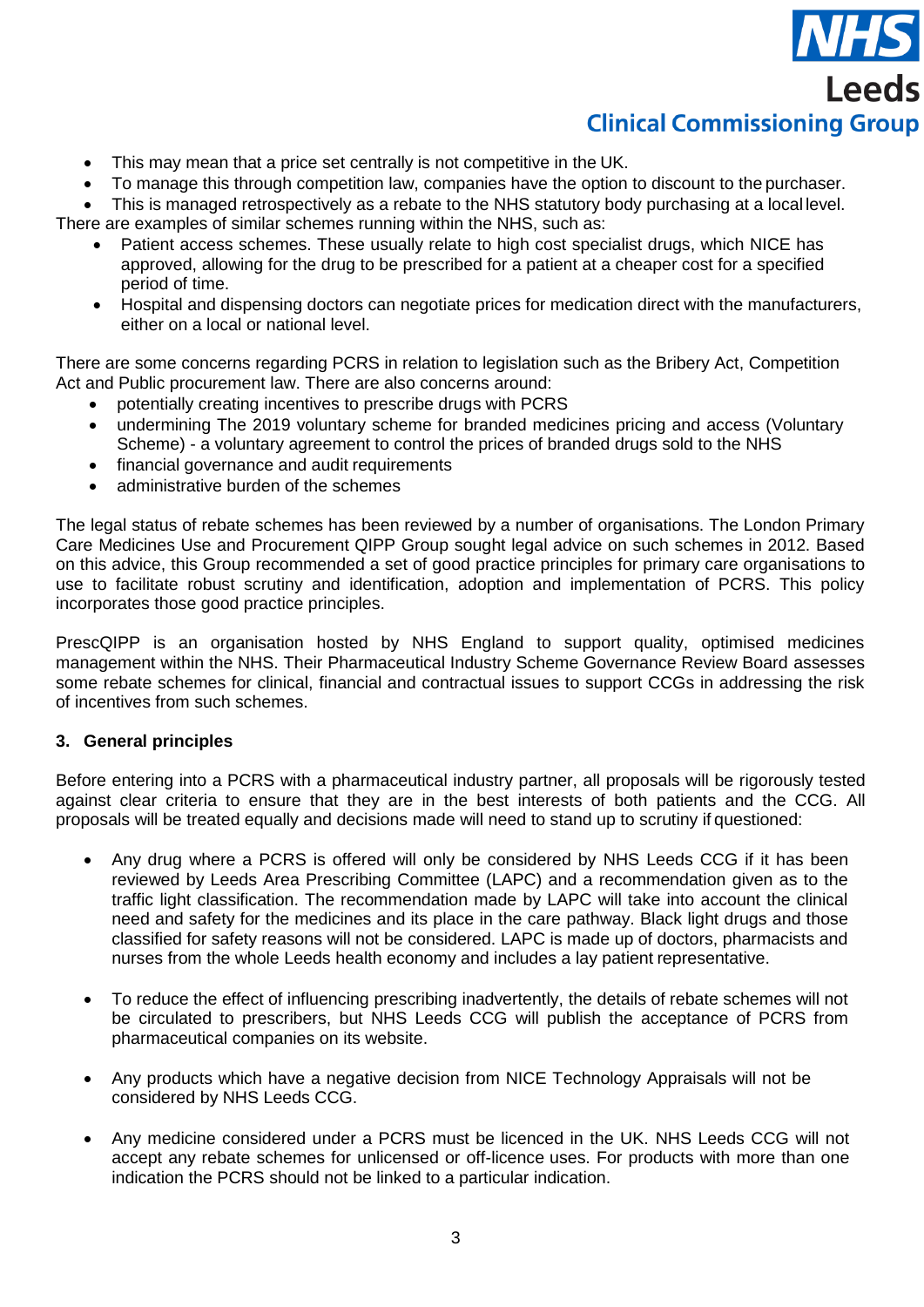

- All PCRS offered to NHS Leeds CCG will be reviewed by the assessment process outlined below to ensure a robust process that follows NHS Leeds CCG's governance procedures.
- Any PCRS offered that encourages exclusive use of a particular drug will not be considered by NHS Leeds CCG.
- NHS Leeds CCG will only accept PCRS where there is a formal contract that is signed by both parties to ensure that the terms of the scheme are clear and to maximise legal protection.
- All negotiations around a scheme should be expressed as being "subject to contract" i.e. not binding until the formal contract has been signed by both parties.
- NHS Leeds CCG will not accept any PCRS unless it includes a right to terminate on notice with a sensible notice period. (Usually no more than 6 months).
- NHS Leeds CCG will only accept PCRS that require the submission of volume of use level data available from ePACT relating to the drug the rebate scheme refers to. NHS Leeds CCG will not provide market share data for competitors' products or patient identifiable data. Patient confidentiality will be maintained at all times.
- Products contained in Category M of the Drug Tariff are not appropriate for PCRS. Some products within Category A of the Drug Tariff should be carefully considered due to the potential wider impact on community pharmacy reimbursement. Any Category A products should be reviewed by a Commissioning Pharmacist.
- Food supplements and devices offered under PCRS should be included in the relevant Drug Tariff chapter and already be recommended for use by NHS Leeds CCG.
- Consistent cost saving should be achievable across all pack sizes where applicable.
- Any financial gains received as a result of accepting PCRS:
	- o Will not contribute to the NHS Leeds CCG Prescribing Engagement Scheme freed up resources.
	- o Will be used to offset against non-recurrent costs for service/treatment improvement projects identified and supported and agreed by NHS Leeds CCG.
	- $\circ$  Will be used to address any unexpected shortfall in primary care prescribing costs.
- In the cases where a PCRS is agreed, NHS Leeds CCG will ensure that the agreement entered in to states that the pharmaceutical company that is offering the PCRS will not use our engagement in the scheme to promote their company's activities that are related to this agreement, or in any other promotional activity for their benefit.

#### **4. Freedom of Information**

NHS Leeds CCG supports the principles of transparency enshrined in the Freedom of Information Act. Rebate agreements often contain confidentiality clauses which may restrict what information may be disclosed under Freedom of Information. The CCG will publish its policy for accepting rebate agreements along with the list of products for which rebate agreements exist on its publically available website.

Section 43 of the Freedom of Information Act sets out an exemption from the right to know if:

• The information requested is a trade secret, or

• Release of the information is likely to prejudice the commercial interests of any person. (A person may be an individual, a company, the public authority itself or any other legal entity.)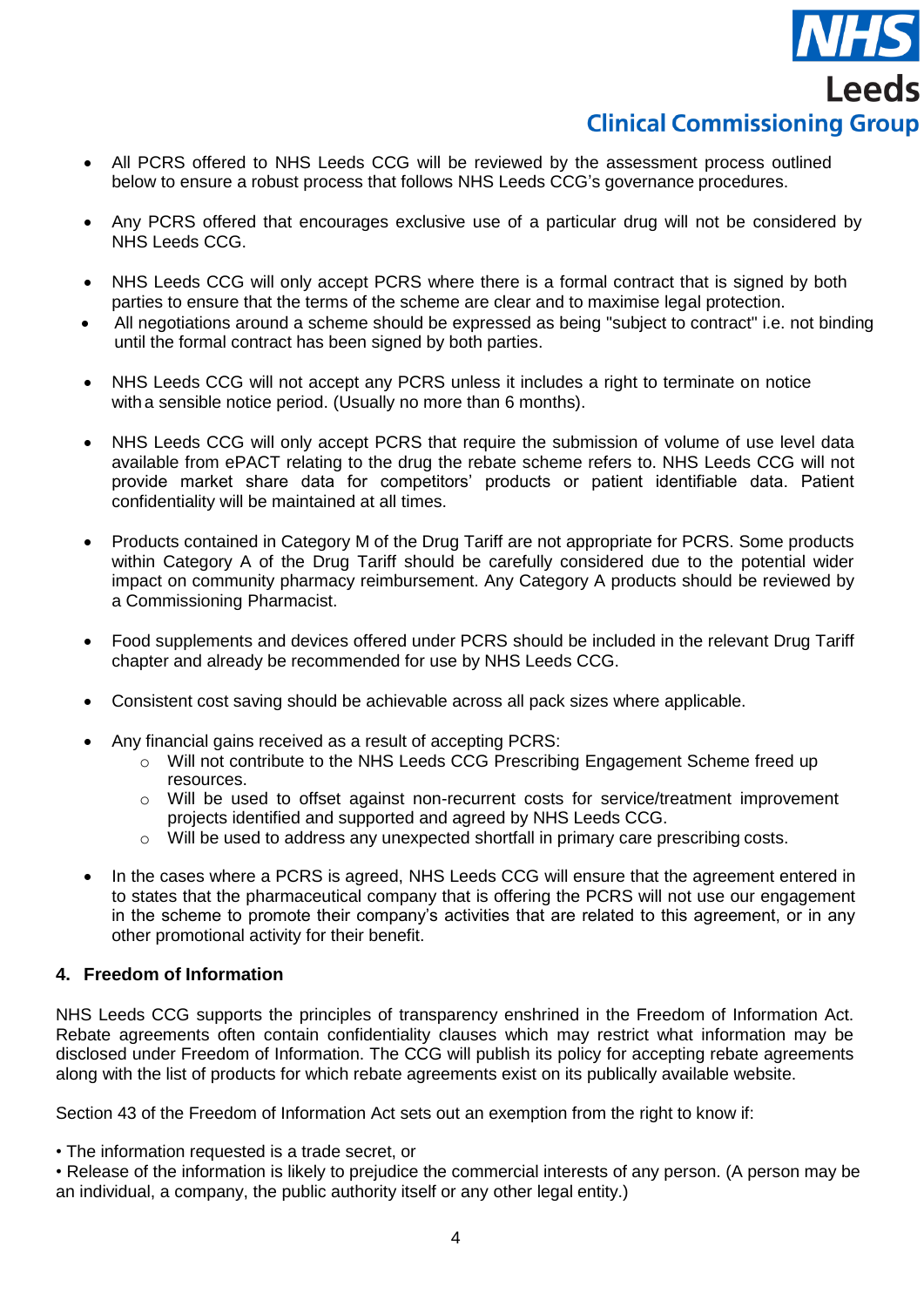# **Leeds Clinical Commissioning Group**

The UK is a reference pricing country for pharmaceutical and medical device products and any change to publically available UK prices can impact on the international profitability of pharmaceutical and medical device companies. Pharmaceutical and medical device companies often consider their pricing structures to be trade secrets and there are precedents within the NHS in restricting access to pricing information for these products.

NICE negotiates a number of patient access schemes as part of the NICE Technology Appraisal programme. The details of the products that are available to the NHS under a patient access scheme (or discount scheme) are published on the NICE website. The commercial and operational details of the individual schemes are not made publically available and are the subject of confidentiality clauses.

Section 43 is a qualified exemption. That is, it is subject to the public interest test which is set out in section 2 of the Act. Where a public authority is satisfied that the information requested is a trade secret or that its release would prejudice someone's commercial interests, it can only refuse to provide the information if it is satisfied that the public interest in withholding the information outweighs the public interest in disclosing it.

NHS Leeds CCG will consider all Freedom of Information requests on rebate agreements on their individual merits taking into account the public interest and whether the release of information will prejudice other parties to the agreements.

#### **5. Assessment process**

The assessment process will be in 2 stages:

Stage 1 - initial screening Stage 2 - detailed assessment

#### **Stage 1**

This initial screening will be undertaken by a Pharmacist or Pharmacy Technician in the Medicines Commissioning Team for NHS Leeds CCG, using the Stage One Screening Questionnaire in Appendix 1.

Any PCRS which have been reviewed by PrescQIPP and have no significant reservations will not require a review through assessment stage 1. These schemes will go to review through assessment stage 2, subject to review by Commissioning of Medicines Group (COMG). Rebate schemes which have not been reviewed by PrescQIPP must be reviewed through assessment stage 1 and COMG before final review at stage 2.

PCRS which are deemed to have not fulfilled stage 1 will be rejected and the relevant Pharmaceutical Company will be informed by email.

The initial screening process is outlined below:

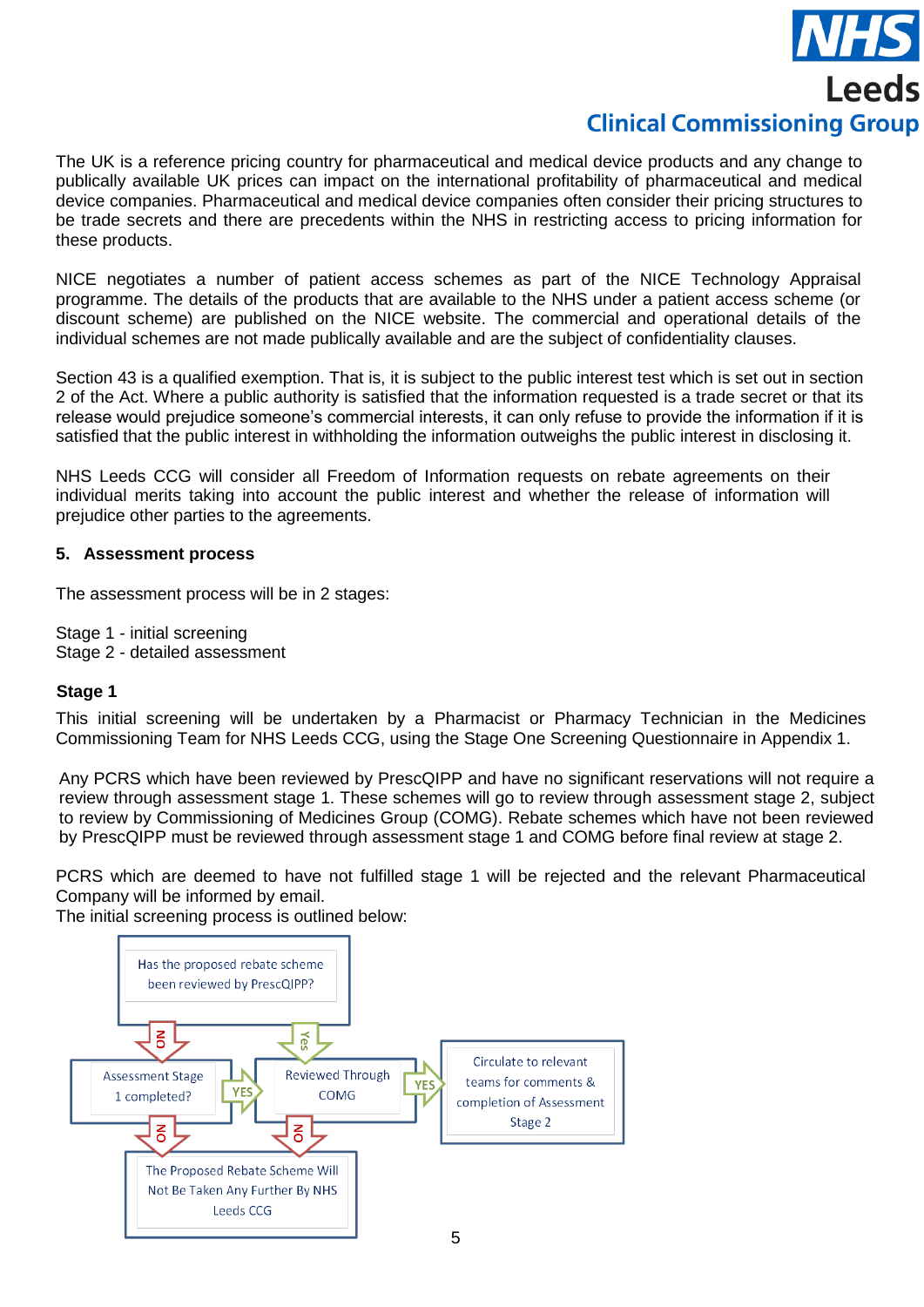

#### **Stage 2**

All PCRS that have satisfactory passed the Stage 1 screening process will be assessed by;-

- Head of Medicines Commissioning/or their representative
- Finance representative
- Corporate Governance team representative
- Clinical Governance representative
- Quality team representative
- Governing Body Lay member
- Principal Medical Advisor for the Medicines Commissioning Team or deputy
- Medical Director or deputy

For PCRS which have been reviewed by PrescQIPP the scheme pack will be emailed to the above teams for comments and completion of assessment Stage 2 – each team should complete their section on the questionnaire. Schemes which have not been reviewed by PrescQIPP assessment Stage 1 and details of the scheme will be emailed to the relevant teams. The Medicines Commissioning Team is responsible for the circulation of any proposed rebate schemes to each team after review through COMG.

All PCRS will be assessed against the Stage 2 assessment template in Appendix 2.

If the PCRS is accepted to be taken forward then the pharmaceutical company will be contacted and arrangements will be made for the contract to be signed by the Chief Finance Officer.

The contract will be forwarded to the contracts team for entry onto the contracts register. A copy of the contract and approval paperwork should be held by the contracts team.

#### **6. Monitoring, compliance and effectiveness**

Once the PCRS has been signed, the prescribing data will be collected as outlined in the contract by the Medicines Commissioning Team and submitted to the pharmaceutical company, if required.

Once PCRS have been agreed, prescribing trends of the drugs involved will be monitored on a quarterly basis to detect any unexpected effects on prescribing trends. This will be undertaken by NHS Leeds CCG Medicines Commissioning Team. If any unexpected effects on prescribing trends are seen this will be reported to the NHS Leeds CCG Commissioning of Medicines Group (COMG).

Any changes in prescribing practice which necessitates the cessation of a PCRS will be brought to the attention of the Chief Finance Officer and the Medical Director and the pharmaceutical company offering the PCRS will be notified as soon as possible following the agreed exit strategy. An example where this may be necessary is when a drug may be withdrawn off the market due to safety concerns.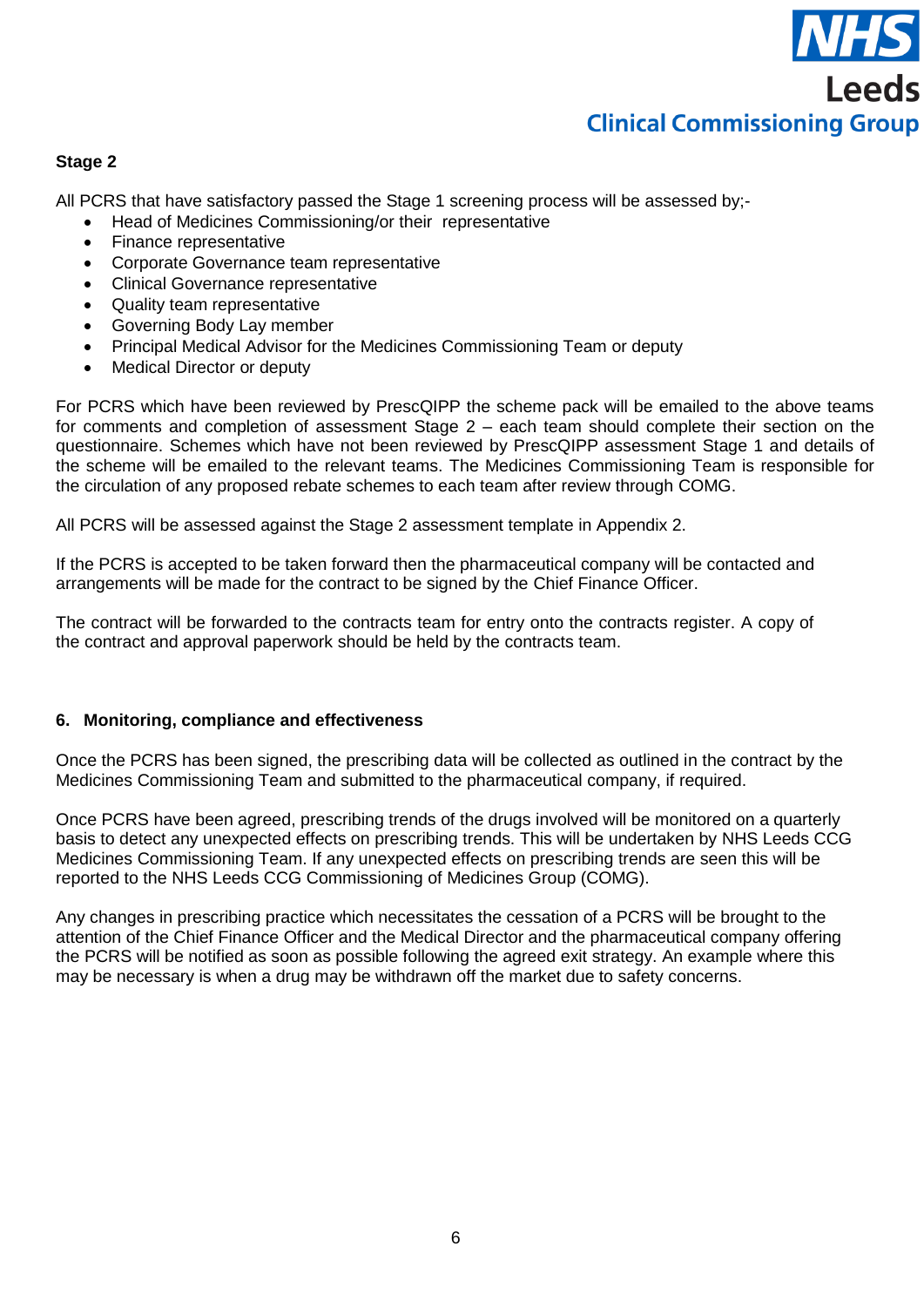

### **Stage 1 screening questionnaire**

#### **To be completed by a Pharmacist / Pharmacy Technician in the Medicines Commissioning Team**

| Product                                                     |                                                |
|-------------------------------------------------------------|------------------------------------------------|
|                                                             |                                                |
| Manufacturer                                                |                                                |
|                                                             |                                                |
| Name and role of Medicines                                  |                                                |
| Commissioning representative                                |                                                |
| undertaking the screening.                                  |                                                |
| Date of initial offer/approach                              |                                                |
|                                                             |                                                |
| Assessment criteria                                         | Yes / No                                       |
| Is the product licensed in the UK?                          |                                                |
| Does the product not have a negative                        |                                                |
| decision from NICE?                                         |                                                |
| Does the product have a traffic light                       |                                                |
| classification on Leeds formulary?                          |                                                |
| Does the PCRS not require a change to                       |                                                |
| prescribing to fulfil the requirements?                     |                                                |
| Does the PCRS not require exclusive                         |                                                |
| use of a specific brand?                                    |                                                |
| Does the contract not require a directive                   |                                                |
| guideline to be given to health care                        |                                                |
| professionals?                                              |                                                |
| Is the product not being used off-<br>licence?              |                                                |
| If the product is a device or nutritional                   |                                                |
| supplement is it contained in the current                   |                                                |
| Drug Tariff?                                                |                                                |
| If the product is a vitamin and classed                     |                                                |
| as food supplement is this                                  |                                                |
| recommended for use by NHS Leeds                            |                                                |
| CCG?                                                        |                                                |
| Is the product not contained in category                    |                                                |
| A or M of the Drug Tariff?                                  |                                                |
| The PCRS will not have an adverse                           |                                                |
| effect on any other providers?                              |                                                |
| There is not a requirement to submit                        |                                                |
| additional information beyond                               |                                                |
| prescribing of the product? (e.g. patient<br>specific data) |                                                |
| Number of years the scheme is                               |                                                |
| available? (is it >2 years?)                                |                                                |
| Progress to stage 2?                                        | YES / NO (All answers should be YES to proceed |
|                                                             | to Assessment stage 2)                         |
| Date completed                                              |                                                |
|                                                             |                                                |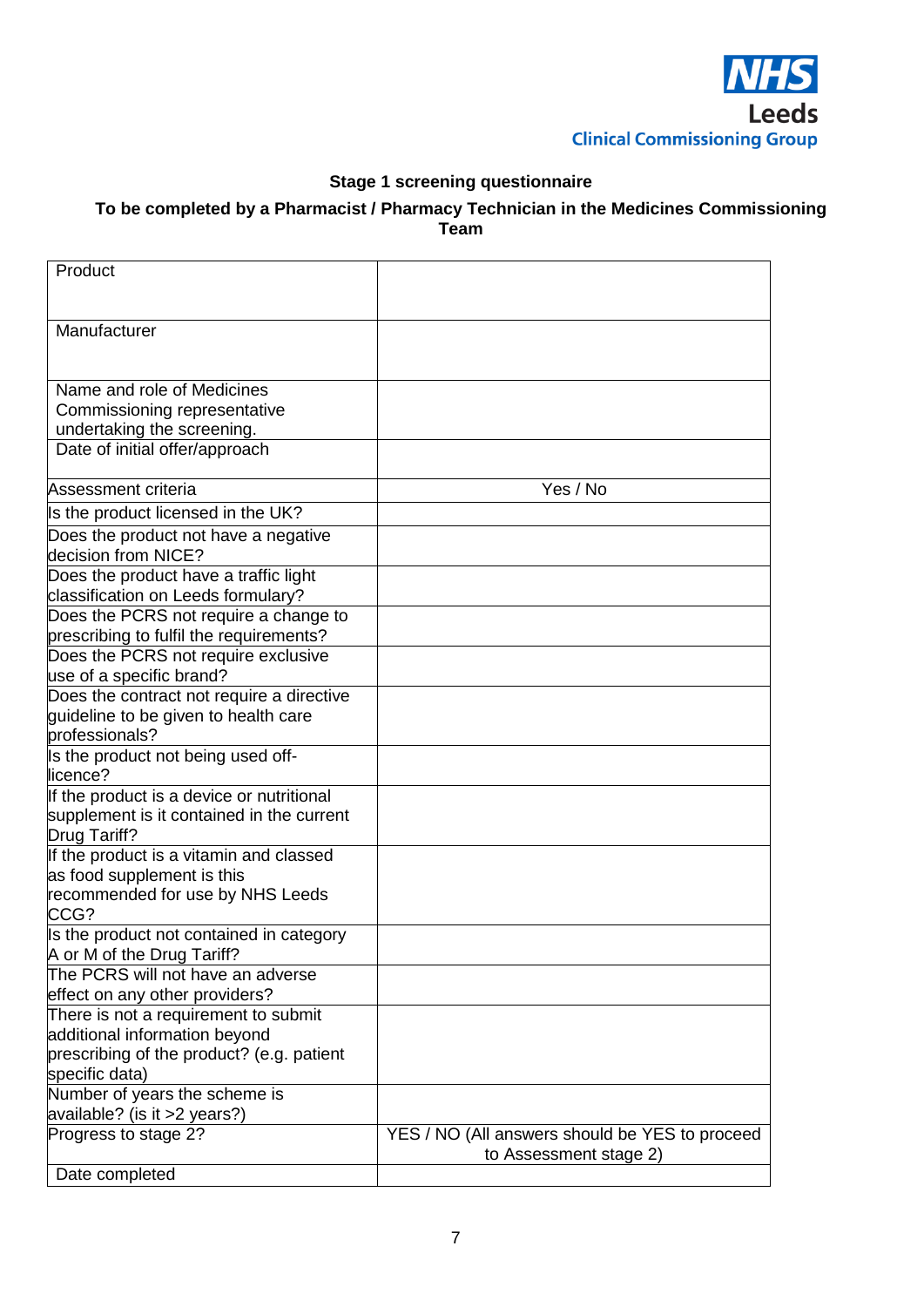

# **Stage 2 detailed assessment questionnaire**

| <b>PCRS review questionnaire</b>                                                                                                                     |            |                                                                         |
|------------------------------------------------------------------------------------------------------------------------------------------------------|------------|-------------------------------------------------------------------------|
| Date of review panel                                                                                                                                 |            |                                                                         |
| Names and designation of review<br>panel                                                                                                             |            |                                                                         |
| <b>Pharmaceutical Company</b>                                                                                                                        |            |                                                                         |
| Product(s)                                                                                                                                           |            |                                                                         |
| <b>Brief outline of proposal</b>                                                                                                                     |            |                                                                         |
| A representative from each team<br>should answer the necessary<br>questions and add any further<br>comments in their relevant teams<br>section below | Y/N/ value | <b>Additional comments</b>                                              |
| <b>Medicines Commissioning Team</b>                                                                                                                  |            |                                                                         |
| Has the stage 1 screening<br>questionnaire been completed and<br>approval granted by COMG?                                                           |            | Only progress this stage if the<br>screening questionnaire is positive. |
| Is there a fixed term to which the<br>organisation has to agree to participate on<br>the scheme?                                                     |            |                                                                         |
| Is there an agreed exit strategy written<br>into the agreement?                                                                                      |            |                                                                         |
| <b>Additional comments</b>                                                                                                                           |            |                                                                         |
| <b>Finance Team</b>                                                                                                                                  |            |                                                                         |
| What is the estimated value of the<br>potential financial benefit?                                                                                   |            |                                                                         |
| Does the scheme require significant NHS<br>resource to realise the benefits, can a<br>financial value be attributed to this?                         |            |                                                                         |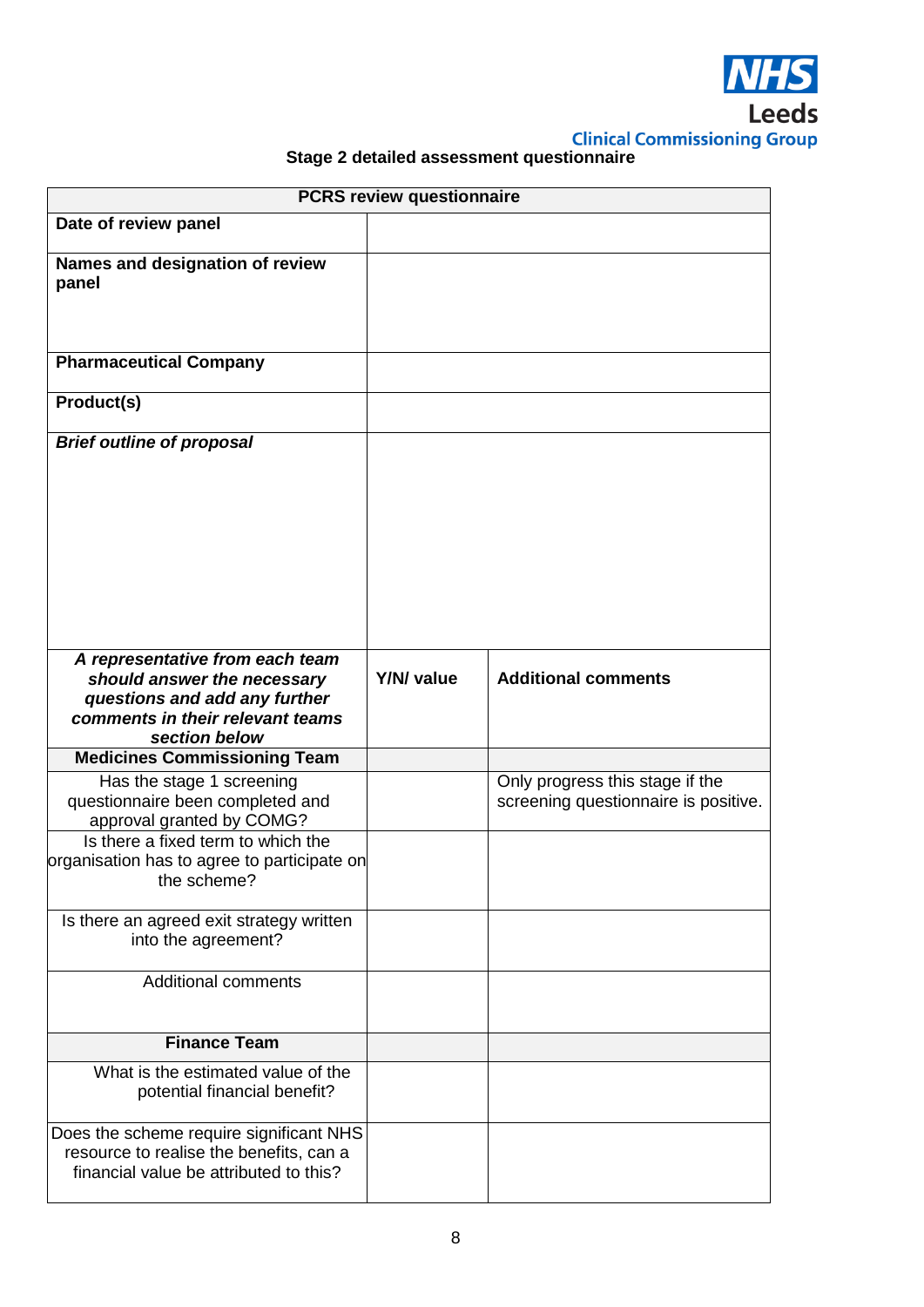

**Clinical Commissioning Group** 

| Is the benefit (both financial and non-       |  |
|-----------------------------------------------|--|
| financial) achievable?                        |  |
| Is the estimated financial value assessed     |  |
| against the overall current spend and         |  |
| resource required to realise the benefit, a   |  |
| significant benefit to the organisation? i.e. |  |
| Does it represent value for money?            |  |
|                                               |  |
| <b>Additional comments</b>                    |  |
|                                               |  |
| <b>Corporate Governance Team</b>              |  |
| Are there any potential conflicts of          |  |
| interest and if so, have                      |  |
| appropriate arrangements been                 |  |
| identified to manage these?                   |  |
| <b>Additional comments</b>                    |  |
|                                               |  |
| <b>Clinical Governance Team</b>               |  |
| Will the PCRS have any impact on              |  |
| patient choice (of                            |  |
| product/medication)?                          |  |
| If yes, is this positive or negative?         |  |
| If negative, what is being done to            |  |
| mitigate the impact?                          |  |
| Will the PCRS have any impact on              |  |
| patient experience?                           |  |
| If yes, is this positive or negative?         |  |
| If negative, what is being done to            |  |
| mitigate the impact?                          |  |
| <b>Additional comments</b>                    |  |
|                                               |  |
|                                               |  |
| <b>Quality Team</b>                           |  |
| Is the PCRS likely to directly (or            |  |
| indirectly) discriminate against any          |  |
| particular client/patient groups in           |  |
| terms of limiting choice and                  |  |
| accessibility?<br><b>Additional Comments</b>  |  |
|                                               |  |
| <b>Medical Director or Deputy</b>             |  |
| Comments                                      |  |
|                                               |  |
| <b>Principal Medical Advisor for</b>          |  |
| <b>Medicines Commissioning</b>                |  |
| <b>Team</b>                                   |  |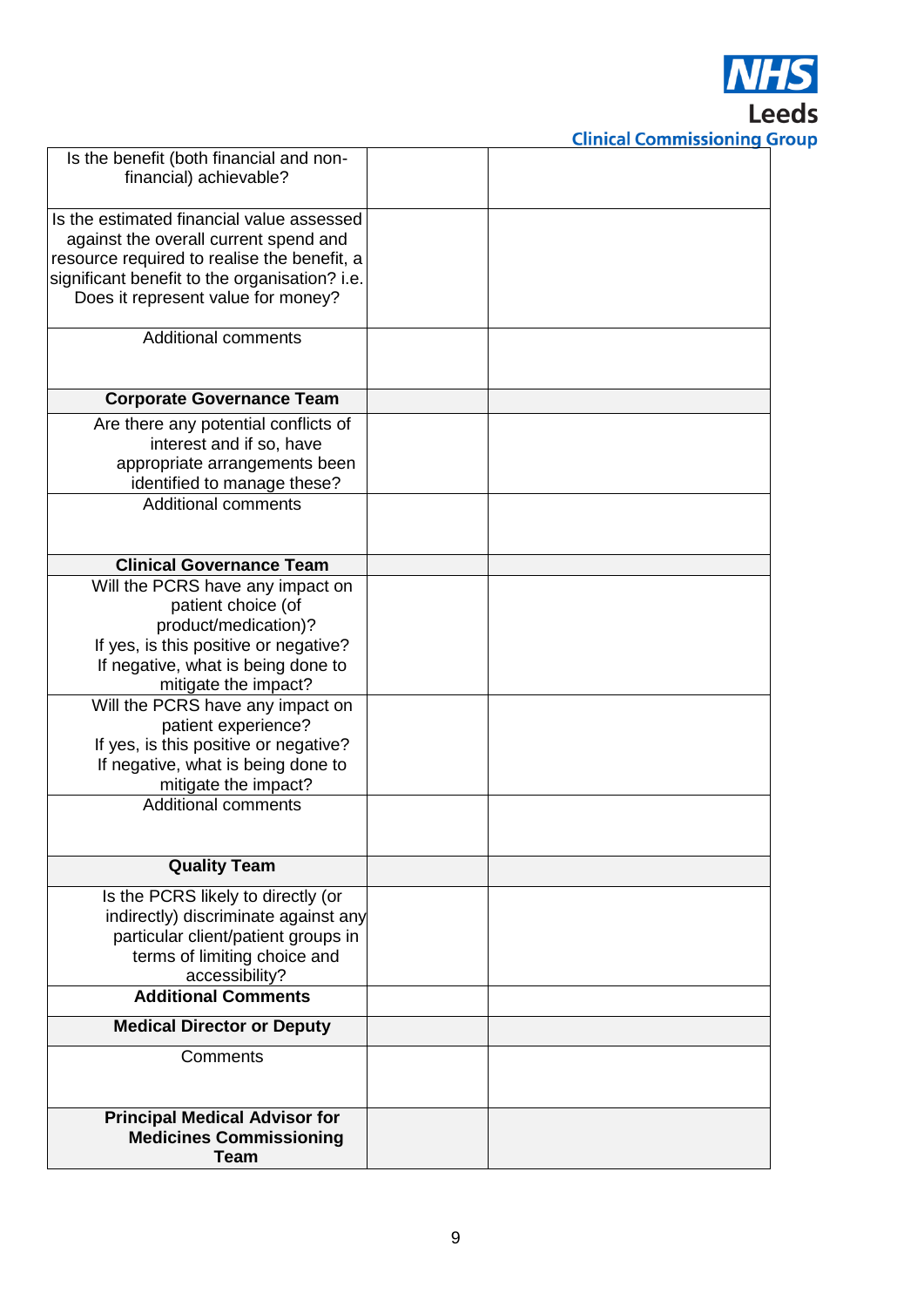

# **Clinical Commissioning Group**

| Comments                         |  |
|----------------------------------|--|
|                                  |  |
| <b>Governing Body Lay Member</b> |  |
| Comments:                        |  |
|                                  |  |